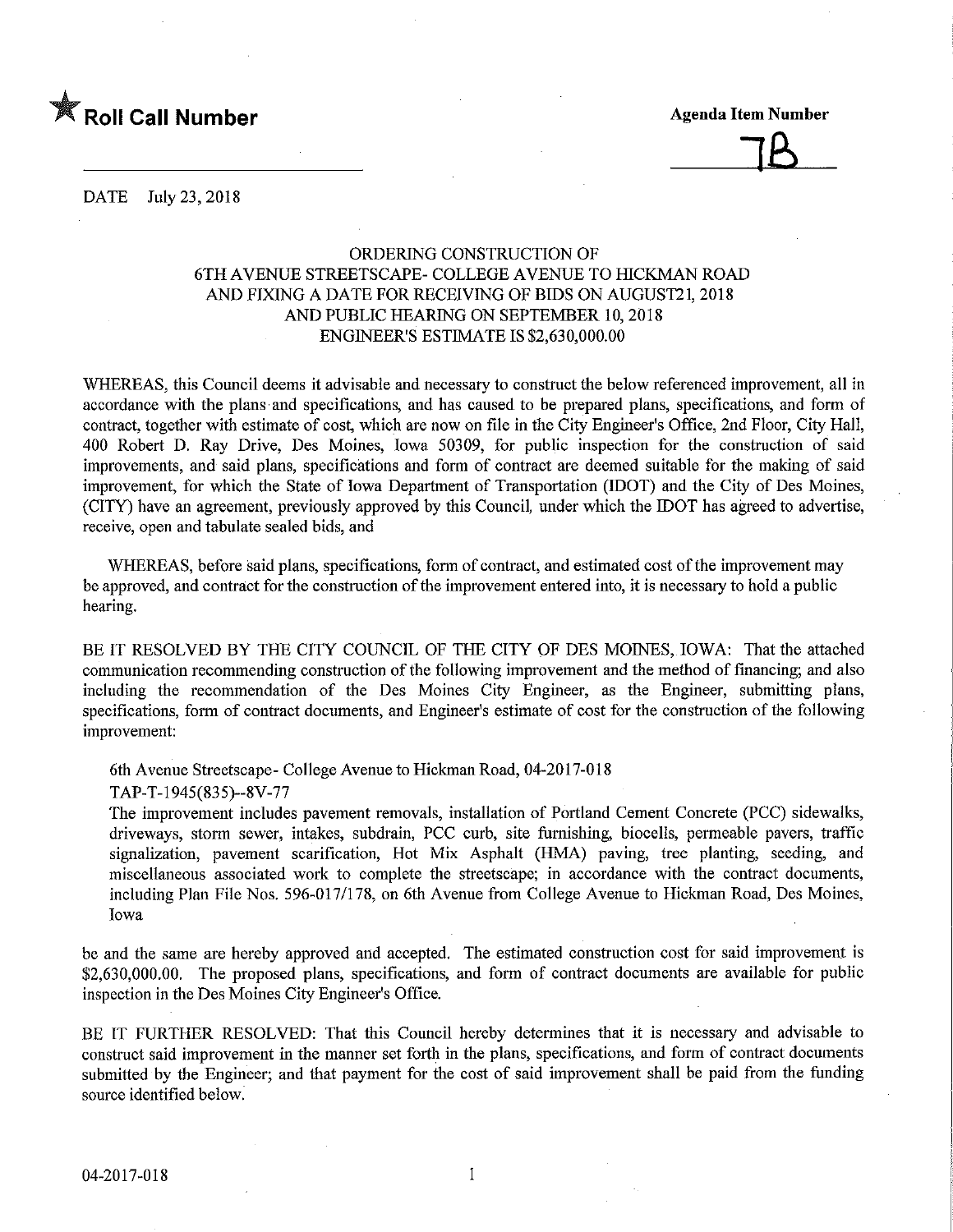



## DATE July 23, 2018

BE IT FURTHER RESOLVED: That a public hearing on said plans, specifications, form of contract documents, and Engineer's estimate of construction cost for said improvement be held in the City Council Chambers, 2nd Floor, City Hall, 400 Robert D. Ray Drive, Des Moines, Iowa, at 5:00 p.m. on September 10, 2018, at which time this Council will consider any objections offered thereto or to the making of said improvement

BE IT FURTHER RESOLVED; That proposals will be received by the Iowa Department of Transportation, for the construction of said improvements, and the taking of bids in the manner required by law. Proposals received will be opened and tabulated by the Iowa Department of Transportation on August 21, 2018, after which the bids together with a report and recommendation of the Chief Civil Engineer, will be presented to City Council at its next meeting for action thereon.

BE IT FURTHER RESOLVED; That the City Clerk is further directed to publish a Public Notice of Storm Water Discharge in the Des Moines Register and The Business Record as required by the Iowa Department of Natural Resources.

BE IT FURTHER RESOLVED: That the City Manager be and is hereby authorized and directed to certify the "Notice of Intent for NPDES Coverage under General Permit No. 2 for Storm Water Discharges associated with Industrial Activity for Construction Activities" on behalf of the City of Des Moines and submit said document to the Iowa Department of Natural Resources with appropriate application and permit fees.

BE IT FURTHER RESOLVED: That an appropriate Notice to Bidders for said improvement be posted, and Notice of Public Hearing for said improvement be published in the Des Moines Register, all as provided and directed by Chapter 26 and/or 314, Code of Iowa.

(City Council Communication Number  $\left\{ \mathbf{\hat{y}}\cdot \mathbf{3Q}\right\}$  attached.) Moved by to adopt.

Kathleen Vanderpool Robert L. Fagen<br>
Deputy City Attorney Des Moines Fina

FORM APPROVED: FUNDS AVAILABLE

Des Moines Finance Director

 $\leq$ Funding Source: 2018-2019 CIP, Page Street - 36, Sixth Avenue Streetscape, ST266, Various Funding Being: \$400,000 (maximum) in Transportation Alternative Program(TAP) funds being 80% eligible construction costs under TAP-T-1945(835)-8V-77; \$200,000 (maximum) in Surface Transportation Block Grant(STBG) funds being 80% eligible construction costs under TAP-T-1945(835)-8V-77; \$350,000 in private donations from the 6th Avenue Corridor; \$20,500 in Des Moines Water Works for water main relocation the remaining \$1,659,500 in G.O. Bonds.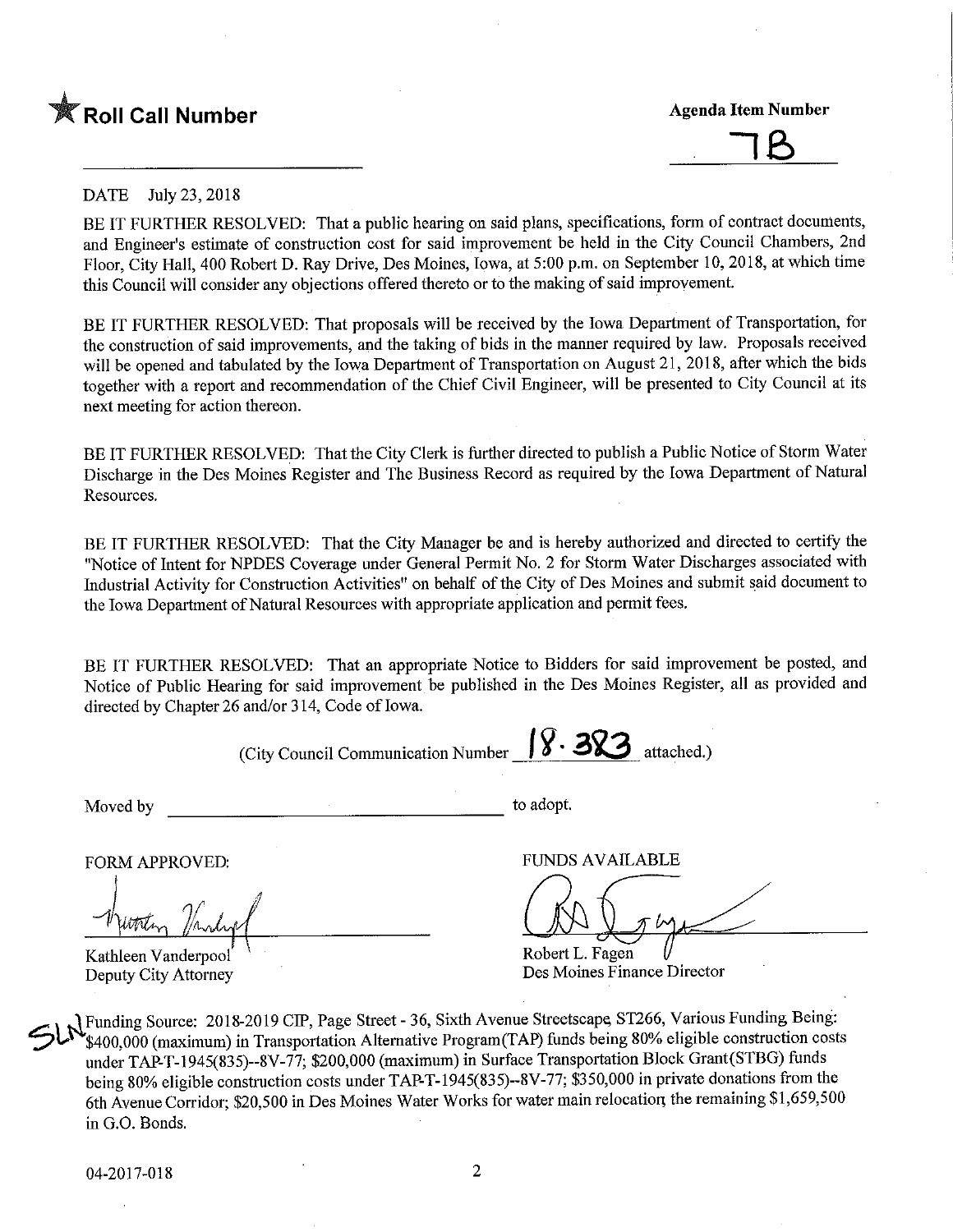

DATE July 23, 2018



| <b>COUNCIL ACTION</b> | <b>YEAS</b> | <b>NAYS</b> | <b>PASS</b> | <b>ABSENT</b>   |
|-----------------------|-------------|-------------|-------------|-----------------|
| <b>COWNIE</b>         |             |             |             |                 |
| <b>BOESEN</b>         |             |             |             |                 |
| <b>COLEMAN</b>        |             |             |             |                 |
| <b>GATTO</b>          |             |             |             |                 |
| <b>GRAY</b>           |             |             |             |                 |
| <b>MANDELBAUM</b>     |             |             |             |                 |
| WESTERGAARD           |             |             |             |                 |
| <b>TOTAL</b>          |             |             |             |                 |
| <b>MOTION CARRIED</b> |             |             |             | <b>APPROVED</b> |
|                       |             |             |             |                 |
|                       |             |             |             |                 |

I, Diane Rauh, City Clerk of said City Council, hereby certify that at a meeting of the City Council, held on the above date, among other proceedings the above was adopted.

IN WITNESS WHEREOF, I have hereunto set my hand and affixed my seal the day and year first above written.

Mayor

 $\overline{3}$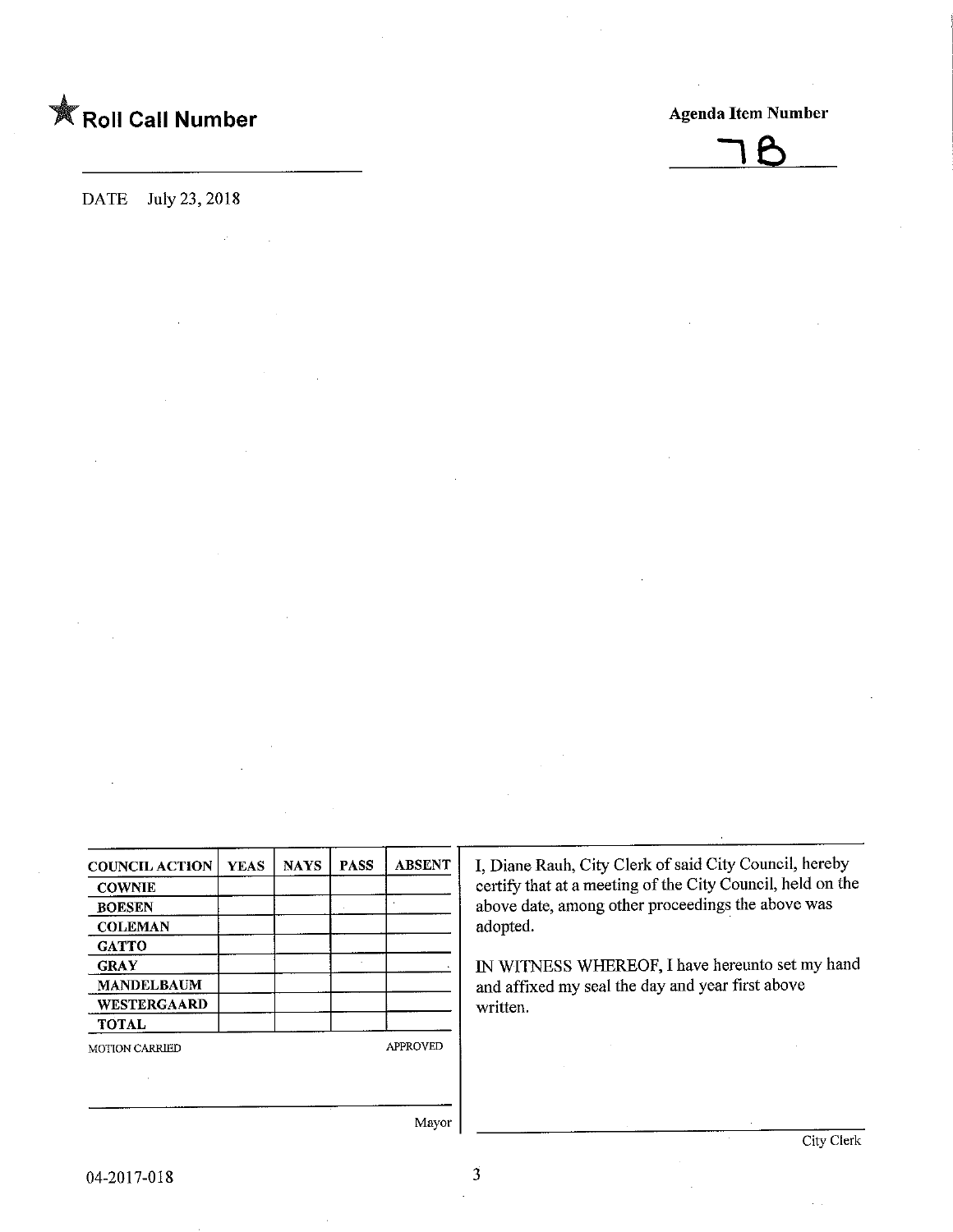### **CONSTRUCTION ESTIMATE**

 $\sim$  .

#### DEPARTMENT OF ENGINEERING CITY OF DES MOINES, IOWA

Activity ID 04-2017-018<br>IDOT PROJECT NO. TAP-T-1945(835)--8V-77<br>DATE: 05/22/2018

#### PROJECT: 6TH AVENUE STREETSCAPE - COLLEGE AVENUE TO HICKMAN ROAD

|      |                  |                                                                                                               |             | <b>ESTIMATED UNITS</b> |                   | AMOUNT       |
|------|------------------|---------------------------------------------------------------------------------------------------------------|-------------|------------------------|-------------------|--------------|
| NO.  | <b>ITEM CODE</b> | DESCRIPTION                                                                                                   | UNIT        | TOTAL                  | <b>UNIT PRICE</b> | <b>TOTAL</b> |
| 0001 |                  | 2101-0850002 CLEARING AND GRUBBING                                                                            | UNIT        | 263                    | \$65,00           | \$17,095.00  |
|      |                  | 0002 2102-2710090 EXCAVATION, CLASS 10, WASTE                                                                 | СY          | 450                    | \$15.00           | \$6,750.00   |
| 0003 |                  | $\tau = \tau_0$<br>2105-8425005 TOPSOIL, FURNISH AND SPREAD                                                   | CY          | 525                    | \$50,00           | \$26,250.00  |
| 0004 |                  | 2113-0001100 SUBGRADE STABILIZATION MATERIAL, POLYMER GRID                                                    | SY          | 1845                   | \$3.00            | \$5,535.00   |
| 0005 |                  | 2115-0100000 MODIFIED SUBBASE                                                                                 | CY          | 310                    | \$65,00           | \$20,150,00  |
| 0006 | 2123-7450000     | SHOULDER CONSTRUCTION, EARTH                                                                                  | <b>STA</b>  | 30                     | \$350.00          | \$10,500,00  |
| 0007 |                  | 2201-0505060 BASE, STANDARD OR SLIP FORM P.C. CONCRETE, 6 IN.                                                 | SY          | 475                    | \$70,00           | \$33,250.00  |
| 0008 | 2212-0475095     | CLEANING AND PREPARATION OF BASE                                                                              | MILE        | 0,4                    | \$3,500.00        | \$1,400.00   |
| 0009 | 2213-7100400     | RELOCATION OF MAILBOXES                                                                                       | EACH        | 1                      | \$400,00          | \$400.00     |
| 0010 | 2214-5145150     | PAVEMENT SCARIFICATION                                                                                        | SY          | 8630                   | \$3.50            | \$30,205.00  |
| 0011 |                  | 2301-4874106   MEDIAN, DOWELLED P.C. CONCRETE, 6 INCH                                                         | SY          | 317.3                  | \$100,00          | \$31,730.00  |
|      |                  | 2303-1033500 HOT MIX ASPHALT STANDARD TRAFFIC, SURFACE COURSE, 1/2 IN. MIX, NO SPECIAL FRICTION REQUIREMENT   | TON         | 1035                   | \$60.00           | \$62,100.00  |
| 0012 |                  | ASPHALT BINDER, PG 58-28S, STANDARD TRAFFIC                                                                   | TON         | 62.1                   | \$450.00          | \$27,945.00  |
| 0013 | 2303-1258283     |                                                                                                               | <b>LS</b>   | 1                      | \$1,000.00        | \$1,000.00   |
| 0014 |                  | 2303-6911000 HOT MIX ASPHALT PAVEMENT SAMPLES                                                                 | SY          | 413                    | \$50.00           | \$20,650.00  |
| 0015 |                  | 2303-9093010 HOT MIX ASPHALT, DRIVEWAY                                                                        | SY          | 1000                   | \$60.00           | \$60,000.00  |
| 0016 |                  | 2304-0101000 TEMPORARY PAVEMENT                                                                               | TON         | 50                     | \$45,00           | \$2,250.00   |
| 0017 |                  | 2315-8275025 SURFACING, DRIVEWAY, CLASS A CRUSHED STONE                                                       | EACH        | 1                      | \$400.00          | \$400.00     |
| 0018 |                  | 2401-6745354 REMOVAL OF CONCRETE FOOTINGS, AS PER PLAN                                                        |             |                        |                   | \$7,500.00   |
| 0019 | 2401-6745650     | REMOVAL OF EXISTING STRUCTURES                                                                                | <b>LS</b>   | 1                      | \$7,500,00        |              |
| 0020 | 2435-0140148     | MANHOLE, STORM SEWER, SW-401, 48 IN.                                                                          | EACH        | 4                      | \$4,000.00        | \$16,000.00  |
| 0021 |                  | 2435-0250100 INTAKE, SW-501                                                                                   | EACH        | 9                      | \$4,500,00        | \$40,500.00  |
| 0022 |                  | 2435-0250700 INTAKE, SW-507                                                                                   | EACH        | 2                      | \$6,500.00        | \$13,000.00  |
| 0023 |                  | 2435-0251224 INTAKE, SW-512, 24 IN.                                                                           | <b>EACH</b> | 8                      | \$2,500.00        | \$20,000.00  |
| 0024 | 2435-0600010     | MANHOLE ADJUSTMENT, MINOR                                                                                     | EACH        | 22                     | \$1,000.00        | \$22,000.00  |
| 0025 | 2435-0700010     | CONNECTION TO EXISTING MANHOLE                                                                                | EACH        | 5                      | \$2,500.00        | \$12,500.00  |
| 0026 | 2502-8212036     | SUBDRAIN, LONGITUDINAL, (SHOULDER) 6 IN. DIA.                                                                 | LF          | 946                    | \$18,00           | \$17,028.00  |
| 0027 | 2502-8221006     | SUBDRAIN RISER, 6 IN., AS PER PLAN                                                                            | EACH        | 8                      | \$500.00          | \$4,000.00   |
| 0028 | 2502-8221303     | SUBDRAIN OUTLET, DR-303                                                                                       | EACH        | 16                     | \$400,00          | \$6,400.00   |
| 0029 | 2503-0114215     | STORM SEWER GRAVITY MAIN, TRENCHED, REINFORCED CONCRETE PIPE (RCP), 2000D (CLASS (II), 15 IN.                 | LF          | 678.9                  | \$115.00          | \$78,073.50  |
| 0030 | 2503-0114218     | STORM SEWER GRAVITY MAIN, TRENCHED, REINFORCED CONCRETE PIPE (RCP), 2000D (CLASS III), 18 IN.                 | LF          | 96.7                   | \$130,00          | \$12,571.00  |
| 0031 | 2503-0200036     | REMOVE STORM SEWER PIPE LESS THAN OR EQUAL TO 36 IN.                                                          | LF          | 133                    | \$50.00           | \$6,650.00   |
| 0032 | 2504-0240236     | SANITARY SEWER ABANDONMENT, FILL AND PLUG, LESS THAN OR EQUAL TO 36 IN. DIA.                                  | LF          | 45                     | \$30,00           | \$1,350.00   |
| 0033 | 2510-6745850     | <b>REMOVAL OF PAVEMENT</b>                                                                                    | SY          | 5449.4                 | \$12.00           | \$65,392.80  |
| 0034 | 2510-6750600     | REMOVAL OF INTAKES AND UTILITY ACCESSES                                                                       | EACH        | 10                     | \$1,000.00        | \$10,000.00  |
| 0035 |                  | 2511-0302500 RECREATIONAL TRAIL, PORTLAND CEMENT CONCRETE, 5 IN.                                              | SY          | 1613.6                 | \$75,00           | \$121,020.00 |
|      |                  | 0036 2511-3010100 SPECIAL COMPACTION OF SUBGRADE FOR RECREATIONAL TRAIL                                       | STA         | 19.5                   | \$350.00          | \$6,825.00   |
|      |                  | 0037 2511-6745900 REMOVAL OF SIDEWALK                                                                         | SY          | 2434.3                 | \$10,00           | \$24,343.00  |
|      |                  | 0038 2511-7526004 SIDEWALK, P.C. CONCRETE, 4 IN.                                                              | SY          | 1162.1                 | \$60.00           | \$69,726.00  |
|      |                  | 0039   2511-7528101   DETECTABLE WARNINGS, CAST IRON                                                          | SF          | 504                    | \$45.00           | \$22,680.00  |
|      |                  | 0040   2512-1725156 CURB AND GUTTER, P.C. CONCRETE, 1.5 FT                                                    | LF          | 4745                   | \$35,00           | \$166,075.00 |
| 0041 |                  | 2512-1859000 CURB, SPECIAL, AS PER PLAN                                                                       | LF          | 423                    | \$40.00           | \$16,920.00  |
| 0042 |                  | 2515-2475006 (DRIVEWAY, P.C. CONCRETE, 6 IN.                                                                  | SY          | 639.7                  | \$65.00           | \$41,580.50  |
| 0043 |                  | 2515-6745600 REMOVAL OF PAVED DRIVEWAY                                                                        | SY          | 1063.1                 | \$10.00           | \$10,631.00  |
| 0044 |                  | 2516-8625000 COMBINED CONCRETE SIDEWALK AND RETAINING WALL                                                    | CΥ          | 117.8                  | \$600.00          | \$70,680.00  |
| 0045 |                  | 2518-6910000 SAFETY CLOSURE                                                                                   | EACH        | 16                     | \$175.00          | \$2,800.00   |
| 0046 |                  | 2519-1002042 FENCE, CHAIN LINK, 42 IN. HEIGHT                                                                 | LF          | 148                    | \$20.00           | \$2,960.00   |
|      |                  | 2519-4200020 REMOVAL AND REINSTALLATION OF FENCE, CHAIN LINK                                                  | LF          | 57                     | \$15,00           | \$855.00     |
| 0047 |                  | 2519-4200090 REMOVAL AND REINSTALLATION OF FENCE, DECORATIVE                                                  | LF          | 204                    | \$15.00           | \$3,060.00   |
| 0048 |                  |                                                                                                               | LF          | 148                    | \$5,00            | \$740.00     |
| 0049 |                  | 2519-4200120 REMOVAL OF FENCE, CHAIN LINK                                                                     | <b>LS</b>   | 1                      | \$275,000.00      | \$275,000.00 |
| 0050 |                  | 2525-0000100 TRAFFIC SIGNALIZATION<br>  2527-9263109   PAINTED PAVEMENT MARKINGS, WATERBORNE OR SOLVENT-BASED | STA         | 175.91                 | \$70.00           | \$12,313.70  |
| 0051 |                  | 0052 2527-9263117 PAINTED PAVEMENT MARKINGS, DURABLE                                                          | <b>STA</b>  | 15,69                  | \$85,00           | \$1,333.65   |
|      |                  |                                                                                                               |             |                        |                   |              |

 $\hat{\mathbf{r}}$